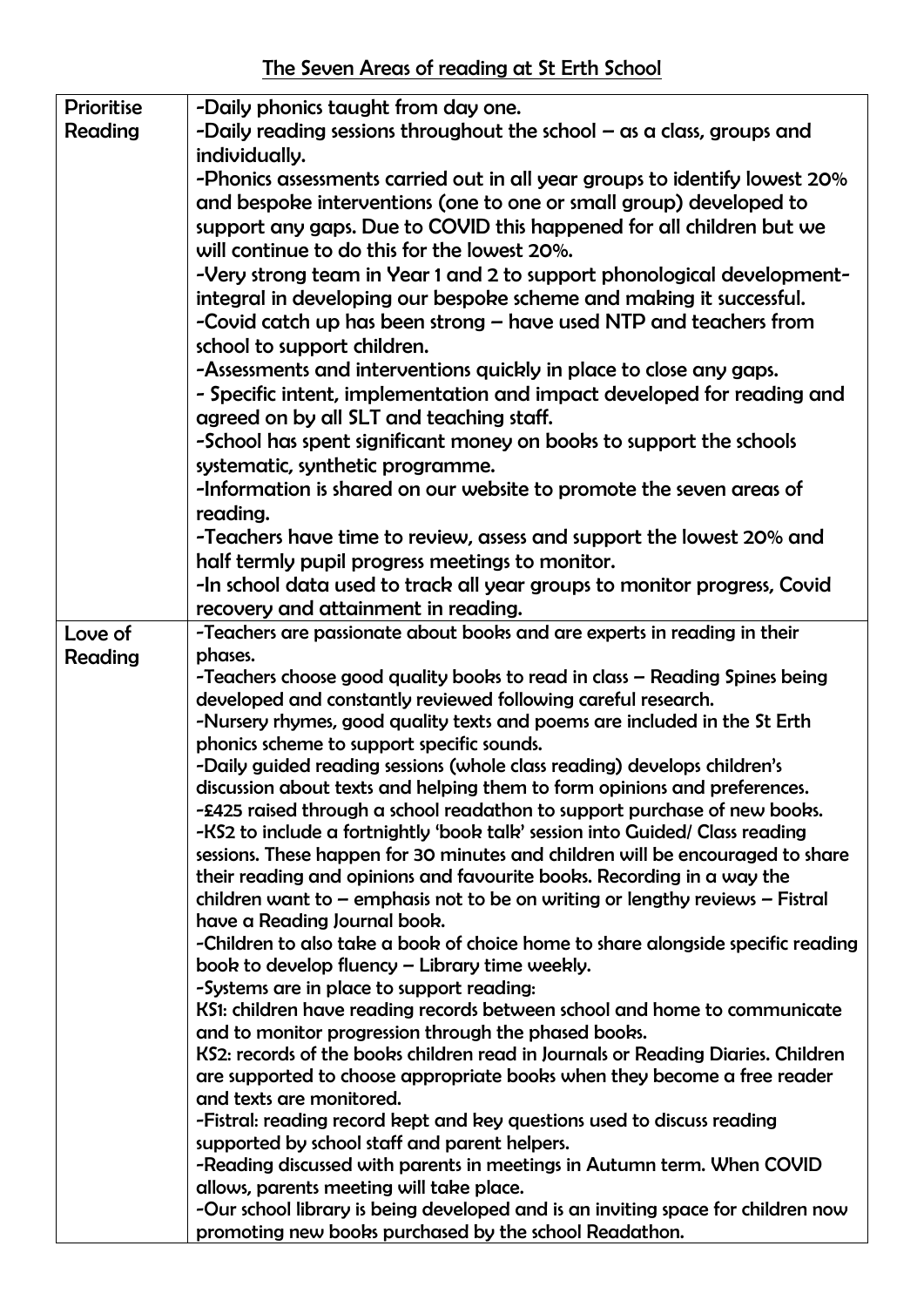| Programme     | -Our bespoke Phonics and Reading scheme and our reading curriculum             |
|---------------|--------------------------------------------------------------------------------|
| and progress  | meets all EYFS Framework, The National Curriculum and the Reading              |
|               | Framework criteria.                                                            |
|               | -There are phased expectations which link into school terms. Assessments       |
|               | to support teaching sequences included and time allowed to review and          |
|               | revise following assessments.                                                  |
|               | -Teachers have created more individual assessments in classes to identify      |
|               | gaps and to use to track interventions and progress.                           |
|               | -Clear structure of phonic sequence with 'sets and phases' as milestones.      |
|               | -Children identified and support daily to close gaps $-$ no child left behind. |
|               | -Common Exception Words are taught from Reception through to Year 6.           |
|               | Children use phonics to identify the 'exception' and then use experience of    |
|               | good quality teaching and opportunities to revisit these words to identify     |
|               | the word.                                                                      |
|               | -Phonics screening data is carefully analysed and used to support children     |
|               | further through their journey through school.                                  |
| <b>Books</b>  | -During Autumn term we organised all previously book banded books              |
| Match         | into sets according to phonics sequence taught. We have identified those       |
| <b>Sounds</b> | texts with lower attainment (previously yellow or pink book bands that         |
|               | have a CEW or Phase 5 sound in) with a light blue sticker to support           |
|               | weaker readers into Phase 5. Books are organised into colours to match         |
|               | each Phase:                                                                    |
|               | Phase $2$ – orange                                                             |
|               | Phase $3$ – purple                                                             |
|               | Phase $4 - green$                                                              |
|               | Phase $5 -$ pink                                                               |
|               | Original books bands remain from purple onwards to support readers as          |
|               | they progress on their reading journey.                                        |
|               | -Children are encouraged to re-read books for fluency.                         |
|               | -Books are usually changed daily in EYFS And KS1 and reading books             |
|               | monitored. In KS2 books are changed when they are needed to be but             |
|               | children are asked to bring books and reading records in weekly so we          |
|               | can monitor progression and books being read. Weekly library books             |
|               | taken home chosen by children.                                                 |
|               | -£800 spent on books to support early reading with phoneme-specific            |
|               | books                                                                          |
|               | -Previously used RWI books have been added into our reading scheme             |
|               | too to support the sounds being taught.                                        |
|               | -Development of the KS2 reading scheme has been discussed and we are           |
|               | working on ways to support this.                                               |
|               | -Reading records are used to ensure children read a variety and allow          |
|               | adults to monitor the frequency of reading.                                    |
|               | -Children are directed to accessible texts even when they are confident to     |
|               | move off the scheme.                                                           |
|               | -KS2 library identified as needing money spent but priority was given to       |
|               | the phonics and early reading scheme.                                          |
|               | -£425 raised through a school readathon to support purchase of new             |
|               | books.                                                                         |
|               |                                                                                |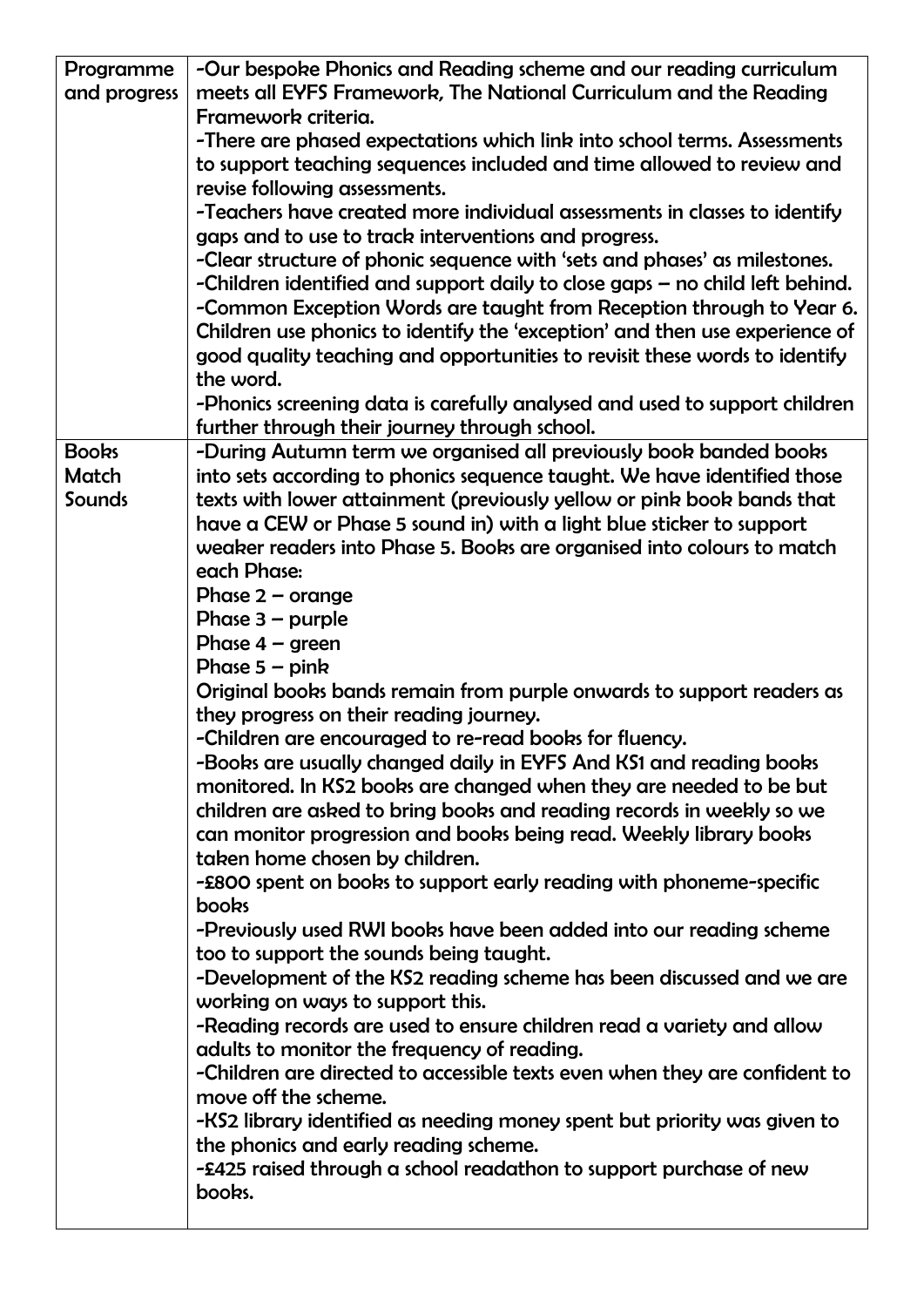|                            | -Parents Role:                                                                                                                                                                                                                                                                                                                                                                                                                                                                                                                   |
|----------------------------|----------------------------------------------------------------------------------------------------------------------------------------------------------------------------------------------------------------------------------------------------------------------------------------------------------------------------------------------------------------------------------------------------------------------------------------------------------------------------------------------------------------------------------|
|                            | An introductory phonics workshop is offered to parents at the beginning of Reception<br>and Year 1. During this workshop, parents are made aware of how phonics is taught,<br>what support can be given at home, and the national expectations of attainment for<br>the end of the year. Where this has not been able to take place, parents have met<br>with teachers in parent's evening and phonics has been discussed. We also have a<br>section on our website about phonics at St Erth which parents have been directed to |
|                            | which includes links to the pronunciation of phonemes and useful documents. The vital<br>part parents play in supporting reading in the home environment is also<br>acknowledged and discussed. This is reiterated in Year 2-6 for those children who need<br>further support in phonics, parents are spoken to during parent's evening or APDR<br>meetings.                                                                                                                                                                     |
|                            | Reception children are provided with a Phonics Wallet. New learning is added to<br>these wallets, so parents are aware of phonics taught. Parents are supported with<br>strategies of pronunciation and the skill of blending phonemes to read words.                                                                                                                                                                                                                                                                            |
|                            | 2022 update: due to COVID, face to face meetings have not been as frequent as we<br>would like but parents have been updated through parents evenings, Seesaw and<br>other informal meetings.                                                                                                                                                                                                                                                                                                                                    |
| <b>Phonics</b><br>from the | -Teaching phonics from day one and clear markers for the end of<br><b>Reception and Year 1:</b>                                                                                                                                                                                                                                                                                                                                                                                                                                  |
| Start                      | Reception: Phase 2, Phase 3, Phase 4                                                                                                                                                                                                                                                                                                                                                                                                                                                                                             |
|                            | Year 1: (Recap Phase 2 and 3), Phase 4, Phase 5A and Phase 5B.                                                                                                                                                                                                                                                                                                                                                                                                                                                                   |
|                            | -Daily and directly to whole class.                                                                                                                                                                                                                                                                                                                                                                                                                                                                                              |
|                            | -Additional support given in session and then throughout the day where                                                                                                                                                                                                                                                                                                                                                                                                                                                           |
|                            | needed for individuals.                                                                                                                                                                                                                                                                                                                                                                                                                                                                                                          |
|                            | -Part of our scheme has a yearly plan for Reception and Year 1 so                                                                                                                                                                                                                                                                                                                                                                                                                                                                |
|                            | progression through the scheme is clear and can be monitored effectively.<br>-Our scheme provides further activities and ideas for extended provision<br>to ensure the children have opportunities throughout the day to practise                                                                                                                                                                                                                                                                                                |
|                            | their new learning and further embed.                                                                                                                                                                                                                                                                                                                                                                                                                                                                                            |
| Catch up<br>Quickly        | -Children are identified quickly in a session if they have not grasped the<br>sound for the day. Teachers and Teaching Assistants then support these<br>children throughout the day on the specific sound to develop<br>understanding.                                                                                                                                                                                                                                                                                           |
|                            | -Assessments in Year $1 - 6$ done in September and then interventions<br>designed accordingly. Following Covid-recovery, this will continue for the<br>lowest 20% to identify areas for intervention.                                                                                                                                                                                                                                                                                                                            |
|                            | -Assessment within the scheme for individuals and groups to know where                                                                                                                                                                                                                                                                                                                                                                                                                                                           |
|                            | children are and key areas for review in the time after a Phase and                                                                                                                                                                                                                                                                                                                                                                                                                                                              |
|                            | during the beginning of each phonics session.                                                                                                                                                                                                                                                                                                                                                                                                                                                                                    |
| Early                      | -Staff training – in house so far due to Covid but feedback from National                                                                                                                                                                                                                                                                                                                                                                                                                                                        |
| Reading                    | College and TPAT meetings given. Resources shared, ideas shared (see                                                                                                                                                                                                                                                                                                                                                                                                                                                             |
| <b>Experts</b>             | training timetable)                                                                                                                                                                                                                                                                                                                                                                                                                                                                                                              |
|                            | -All staff have detailed knowledge of the phases and ages they teach.                                                                                                                                                                                                                                                                                                                                                                                                                                                            |
|                            | Sounds or words that may be trickier to grasp, are known by all and                                                                                                                                                                                                                                                                                                                                                                                                                                                              |
|                            | further support and intervention given.                                                                                                                                                                                                                                                                                                                                                                                                                                                                                          |
|                            | -Immediate support given when needed – phonics has been closely                                                                                                                                                                                                                                                                                                                                                                                                                                                                  |
|                            | monitored to ensure the programme is working.                                                                                                                                                                                                                                                                                                                                                                                                                                                                                    |
|                            | -Collaborative approach to make sure it suits the teaching sequence.                                                                                                                                                                                                                                                                                                                                                                                                                                                             |
|                            | -Frequent meetings and check ins (weekly) for discussion and sharing of<br>ideas and resources with teachers and Teaching Assistants.                                                                                                                                                                                                                                                                                                                                                                                            |